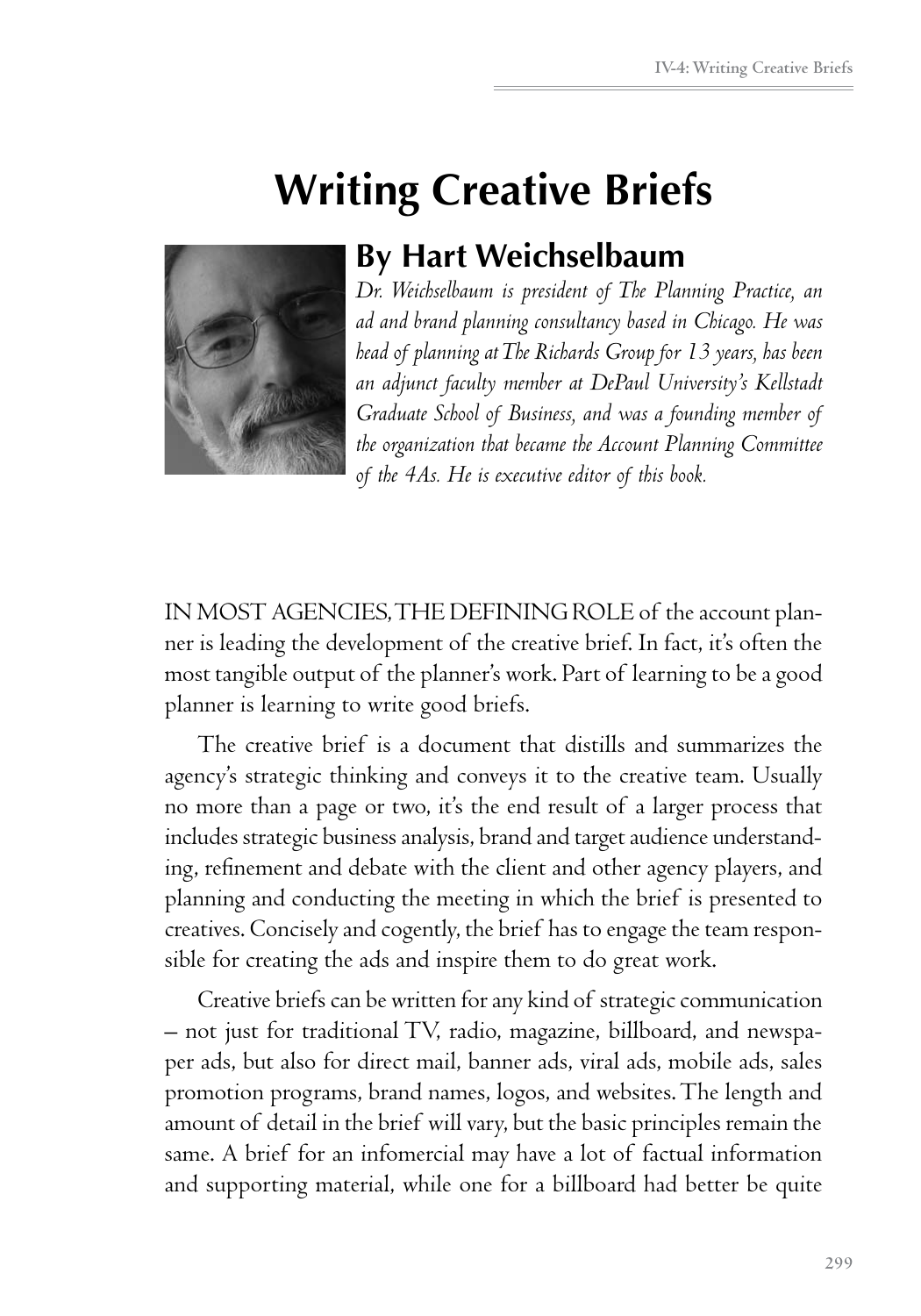short. (At The Richards Group, a brief longer than one page required special dispensation from Stan Richards himself.)

In this chapter, we'll discuss why we have creative briefs, how to write a good one, what questions they answer, and how to maximize their impact on the process of ad creation. We'll end with a little food for thought about where it's all headed. But right now, let's focus on some basics.

# **Why Do We Have Briefs?**

Simply put, we have briefs because they increase the probability that we will get the ads right. We increase our chances of success by:

- thinking through who the target is and why the message is important to them,
- making sure the message addresses advertising objectives, and
- • considering alternative directions and debating them with the other members of the team.

Not only do we increase our chances of getting the ads right, but the process of brief writing also increases our chances of getting them right *the first time*. If you can get the rest of the team to buy into your thinking, you reduce the number of times the creative team brings you ads you have to send back. Good briefs actually save everybody's time, because they prevent the false starts that burn hours and demoralize the team.

Planners should become more like shepherds guiding gently and tending patiently, rather than some sort of master strategist managing with the all-knowing brief. And, in fact, first briefs are often just the first step in a process of refinement that occurs as creative output is developed and critiqued.

Briefs are neither written in stone nor chalk. On the one hand, the brief often evolves in the course of creative development. Creatives sometimes come up with new and compelling ideas in the course of concepting, and sometimes the strategy implicit in their work will cause us to change the brief.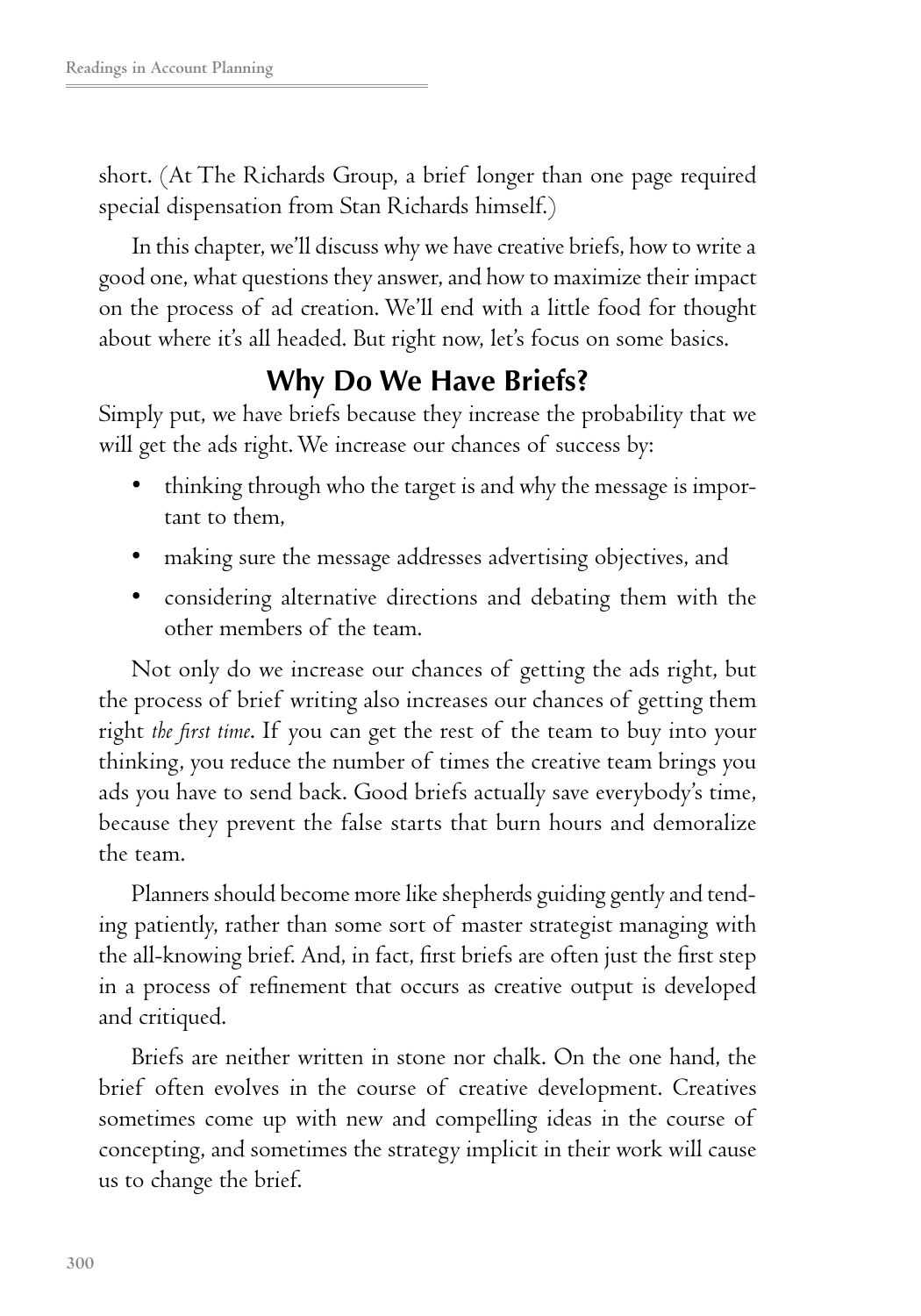On the other hand, there is the understanding that if the team agreed to a brief ahead of time, there shouldn't be a change without a good reason for that change. Any new solution that is come upon along the way has to fit the evidence that led to the brief in the first place.

## **A Division of Labor**

Although the planner is usually the one to put the words on paper, he or she doesn't write the creative brief alone. In practice, the planner manages the process of getting input from other members of the agency team (and the client) and distilling their thinking. The planner plays this central role because he or she is the one who understands consumer behavior, follows consumer trends, has studied the latest market research, understands the competitive context, has talked to the product manager, and most important, has the greatest experience in performing this essential task.

The planner chooses from among all the things that might be said and picks the ones that he or she believes will be most effective, while the creative team chooses how to say it. It's a division of labor that allows specialists to do what they do best. In writing the brief, the planner provides the bridge between strategic thinking and the creative work.

# **A Contract With Creatives**

The brief is a kind of contract between the creative team and the people who develop the strategy. While the brief should guide and stimulate the process, it also has to be flexible enough to allow the creative team to express their creativity. Then, when the ads are being evaluated, the judgment should be about whether the objectives have been met, the audience has been addressed, and the key thought communicated, not the exact way those things were accomplished.

 By the way, if the planner doesn't make those decisions, the creative team will make them. They will create something whether they get specific direction or not. While they probably won't bother to write down their brief, their ads will nonetheless have an imagined target, main idea, tone of voice, etc.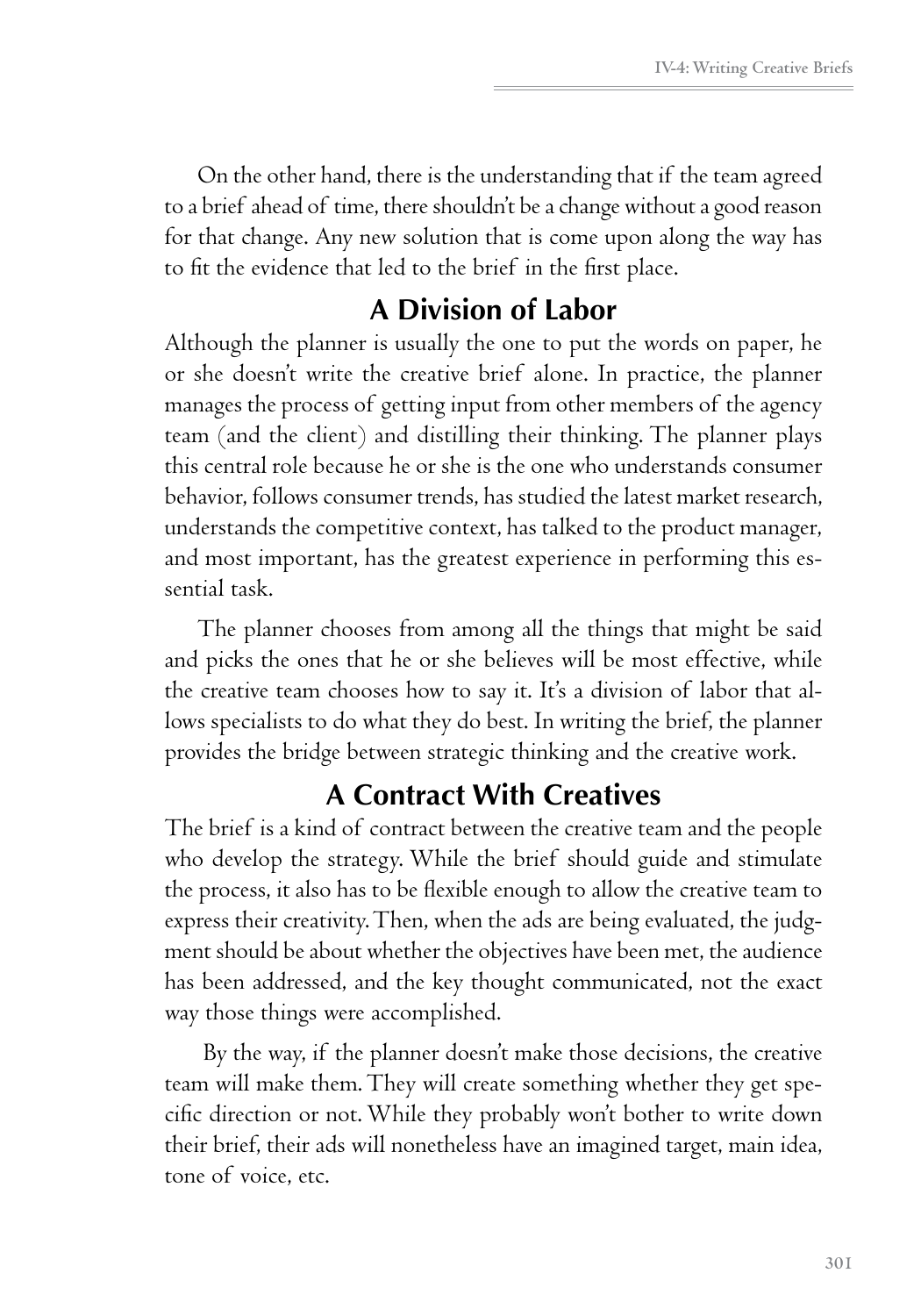## **An Ad To Creatives**

Thinking of the brief as an ad to creatives is a good guide for creating them. When you think about it, good briefs and good ads have many things in common. Here's some good advice for both.

**Be brief.** At its most basic level, the creative brief tells the creative team what to do. It functions as a work order that specifies the objective, target, and main message of the communication – all the essential information they need to do their job.

Because the amount of information you could put in a brief is potentially very large – there are usually dozens of things you can possibly say about any product or service – often the toughest decisions are about what to leave out.

Like a good ad, good briefs get their point across in a concise and compelling way. A common mistake in brief writing is giving the creative team too much information. (Why do you think they call it a "brief "?) Unnecessary or distracting information makes their job more difficult and forces them to make choices they may be ill-prepared to make. This is sometimes called understanding the importance of what's important.

**Avoid jargon.** Good ads speak in the language of their audience and so do good briefs. Since the target audience for the brief is your creative team, it makes sense to write it in language they can understand. Marketing is rife with jargon that marketers hide behind. Sometimes the planner's task is to take the client's brief to the agency, trim out the unnecessary information, and translate the jargon into everyday English.

**Inspire your audience.** The brief is your chance to provide creatives with your best, most original thinking. If the brief is fresh and insightful, you improve the chances that the ads will be, too. Here is where much brief writing falls short. It doesn't go that extra step of expressing the idea in a compelling way.

There's a big difference between an unfocused proposition like "Corona is a great tasting beer from Mexico" and something more specific and provocative like "Unlike the posturing, self-conscious brown-bottled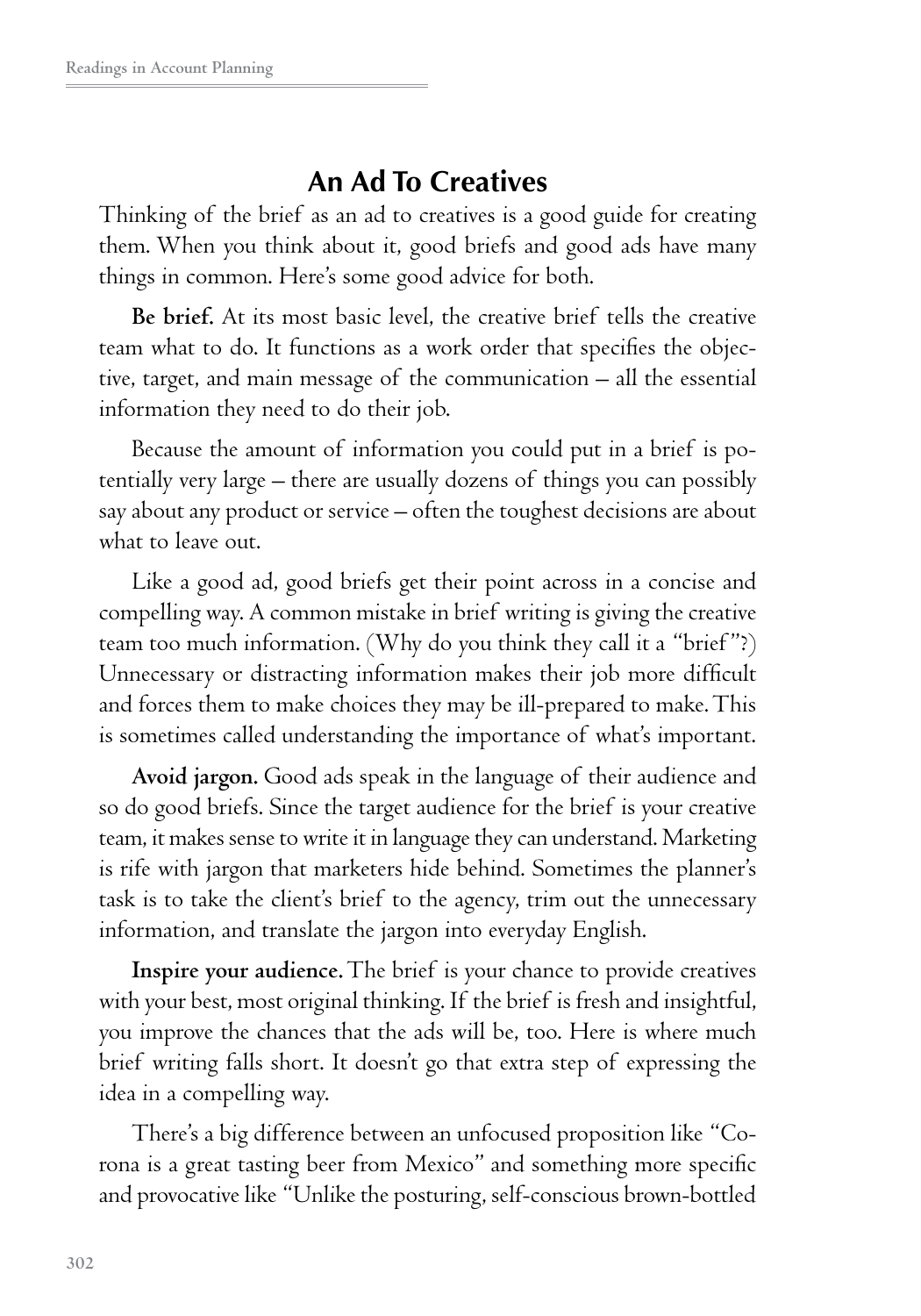beers it competes with, Corona is relaxed and unpretentious." Which one do you think it would be easier to write ads to?

## **What Questions Do They Answer?**

Most briefs answer four basic questions. This is true whether they are for TV ads, websites, sales promotion programs, or whatever. In addition, many agencies have their own "proprietary" formats for the creative brief. No doubt, these can be very useful in highlighting the agency's distinctive approach to creative development. At the end of this chapter, we'll describe one distinctive set of questions used by Crispin Porter + Bogusky. But for the moment, let's cover the four basics.

#### **1. What Are We Trying To Accomplish?**

The goal here is to convey the objectives of the communication as specifically and straightforwardly as possible.

Ads do more than raise awareness or get people to buy. Often the real objective of advertising is to create a new occasion for use, or justify a higher price or boost the morale of the people who serve customers, or just to get people talking about the brand. Starbuck's 2007 holiday advertising had as its primary goal to evoke warm feelings in its audience with the hope those feelings would transfer to Starbucks and translate into sales of gift cards for family and friends.

The ultimate goal of communications may be to increase sales, but that is far too distant a goal to be useful in a brief, and more important, it doesn't help creatives. The real question is: *How* will sales be increased? By getting customers to buy more often? By attracting new customers? By changing perceptions? Or by getting regular customers to purchase a gift card?

If you are at a loss about finding a sufficiently specific objective, check out the 4A's book called *One Hundred Reasons to Advertise*. It's a little dated, but it's a handy reference for thinking about all the things ads can do.

One more thing: Clients are sometimes wildly optimistic about what communications can achieve. Ads can accomplish wonderful things, but in most business situations they don't make the sale alone. By being honest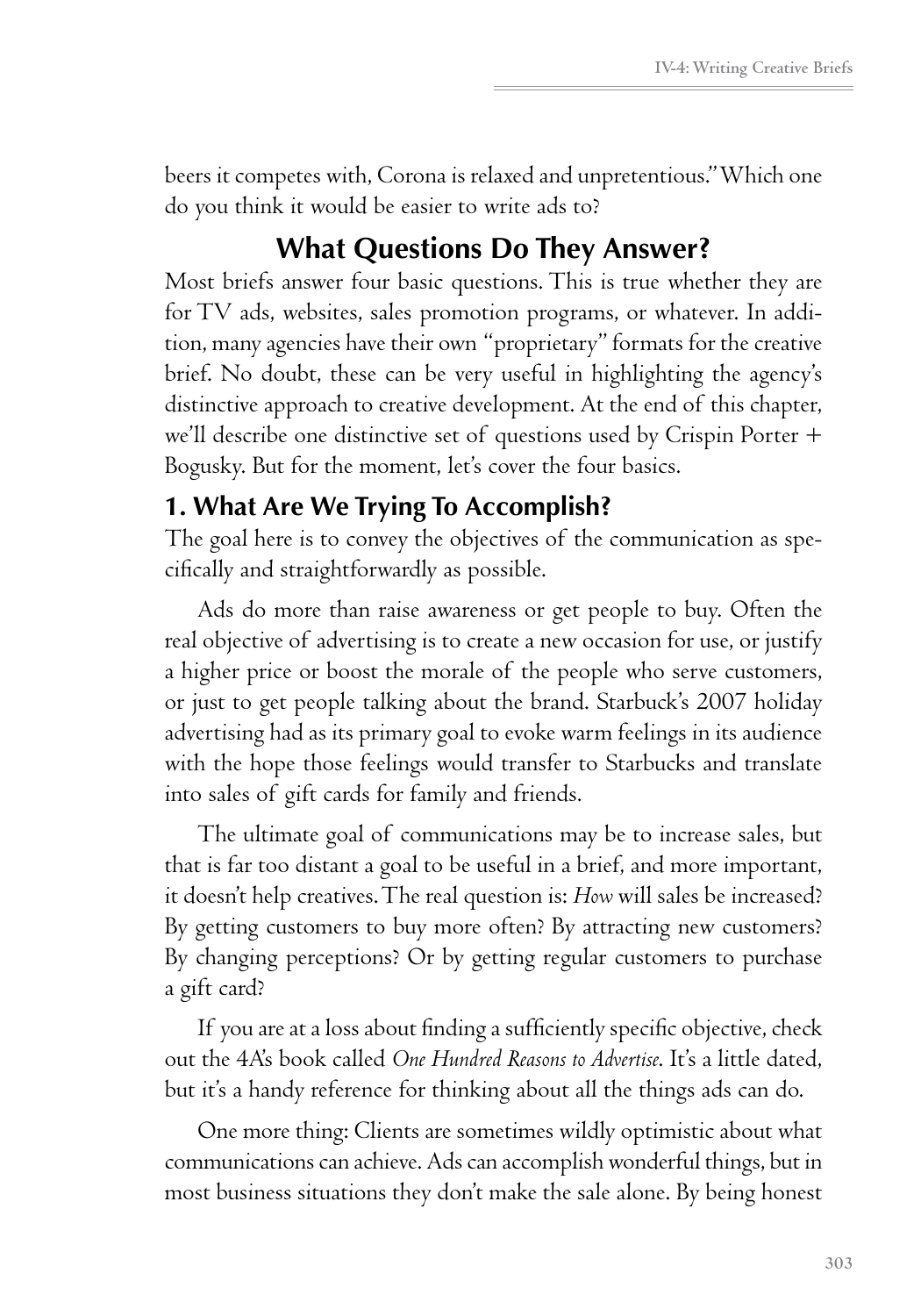about what the ads will achieve, you can save yourself some trouble down the road when the sales figures or tracking study results come in.

For example, the goal of the Motel 6 advertising, a very successful radio campaign that has been running since the 1980s, was to make guests feel comfortable about staying in a low-priced chain motel. Many worried they'd be perceived as too poor or too cheap to stay anywhere else. So the advertising had to create another reason for staying there, one that transcended merely saving money.

#### **2. Who Are We Talking To?**

This part of the brief tells creatives what they need to know about the target audience in order to write ads to them. Thus, the question is sometimes posed as "What do we know about the target audience that can help us?" or "What is the consumer insight that will drive the work?"

The demographic definition of the target audience should be only a starting point. "Adults 18-64" really doesn't help the creative team much in their search for a solution. This is the place to tell the team how and where consumers use the product, how it relates to their life goals or their lifestyle, how it relates to their psychology or culture, why they stop or start using it, how they use advertising in the category – anything that will help the creative team envision who they are writing to and give them a way into consumers' lives.

Another feature of the description is that it must link in some way to the proposition presented in the next section. There are many interesting things about any target audience, but only a few offer an insight that will be useful to creatives.

Motel 6 knew a lot about the segments of travelers it appealed to: young couples on a budget, retirees seeing the country, per diem business travelers – their demographics, travel habits, likes, and dislikes. But the most important thing about them was that they all needed reassurance they would still get a clean, comfortable room even though they were spending less.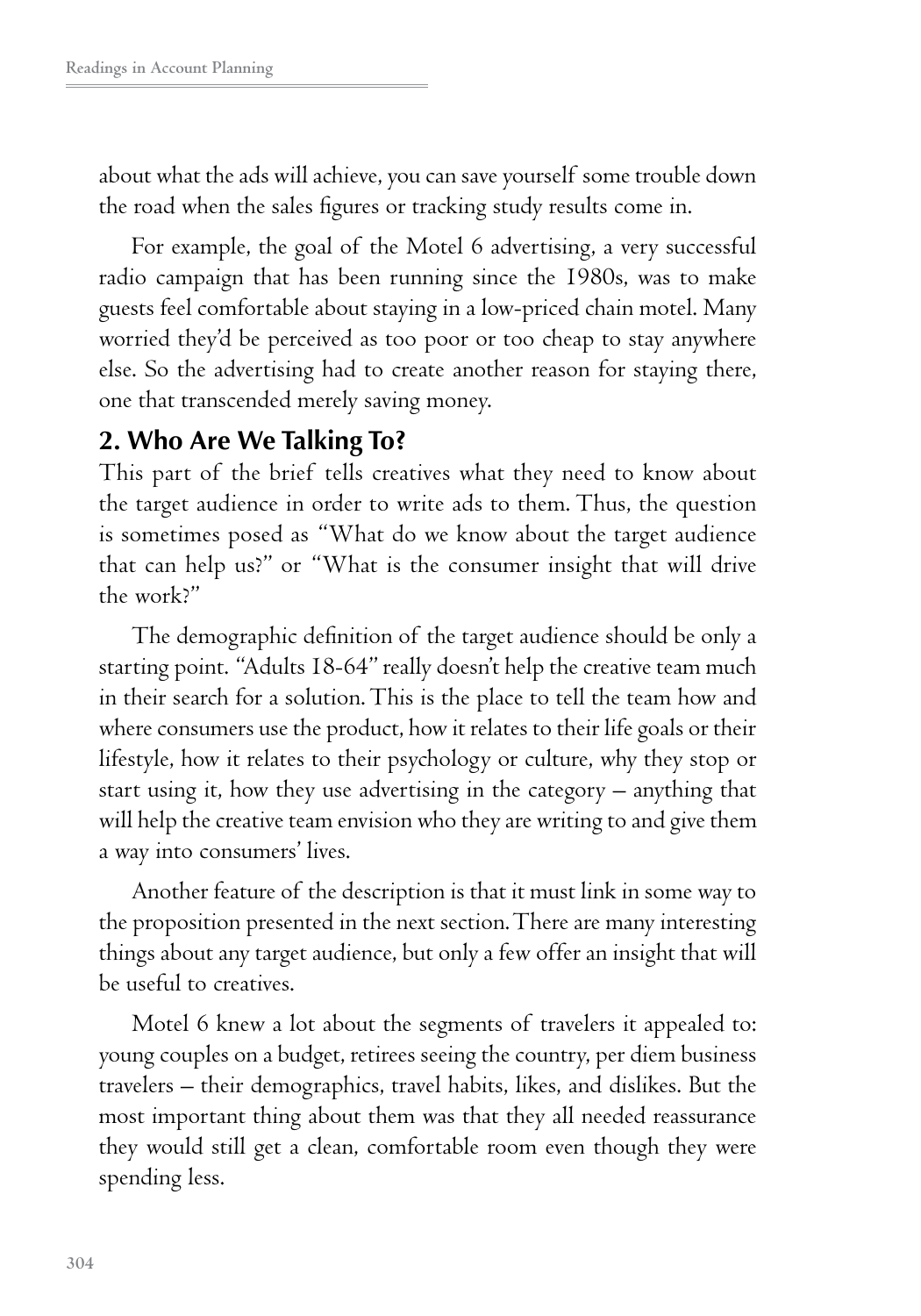#### **3. What Is the Single Most Persuasive Idea We Can Convey?**

This section contains the focal point for the communication. Sometimes it's called the Main Thought or the Proposition. This is the idea we want the target to accept, and it's usually the single most motivating and differentiating thing we can say about the brand.

Ideas can come from anywhere, though often they are grounded in our knowledge of what the brand's strengths are, what's really motivating to people, and some aspect of what the product or service is or does.

If the communication is to be single-minded (and for most kinds of short-form advertising, that's the only kind that has a prayer of being noticed and remembered), it has to be focused.

Let's say the ad needs to generate interest in a new mobile phone. Should it focus on the phone's quality, reliability, famous brand name, low price, or one or more of its new and unique features? Or, maybe the most important message isn't about the product at all. Perhaps it's some practical customer benefit like keeping track of your kids or succeeding in business or being able to leave your camera or your PDA at home. Or maybe the thing to emphasize is an emotional benefit like being the first to have it or being cooler than your classmates or having a phone to capture embarrassing moments so you can tease your friends.

Choosing among these alternatives depends on good product knowledge, recognition of the brand's strengths and weaknesses, and a deep understanding of the target's needs and motivations.

Not only is there a lot of work in choosing the one most important thing to say, but there is also the challenge in saying it in a provocative way. Try to state the proposition as imaginatively and succinctly as possible. The agency for Motel 6 could have chosen a proposition like "Really low prices." Instead they chose "A smart choice because you don't pay for what you don't need." A good proposition points the way to a solution and has in it the seeds of good creative executions.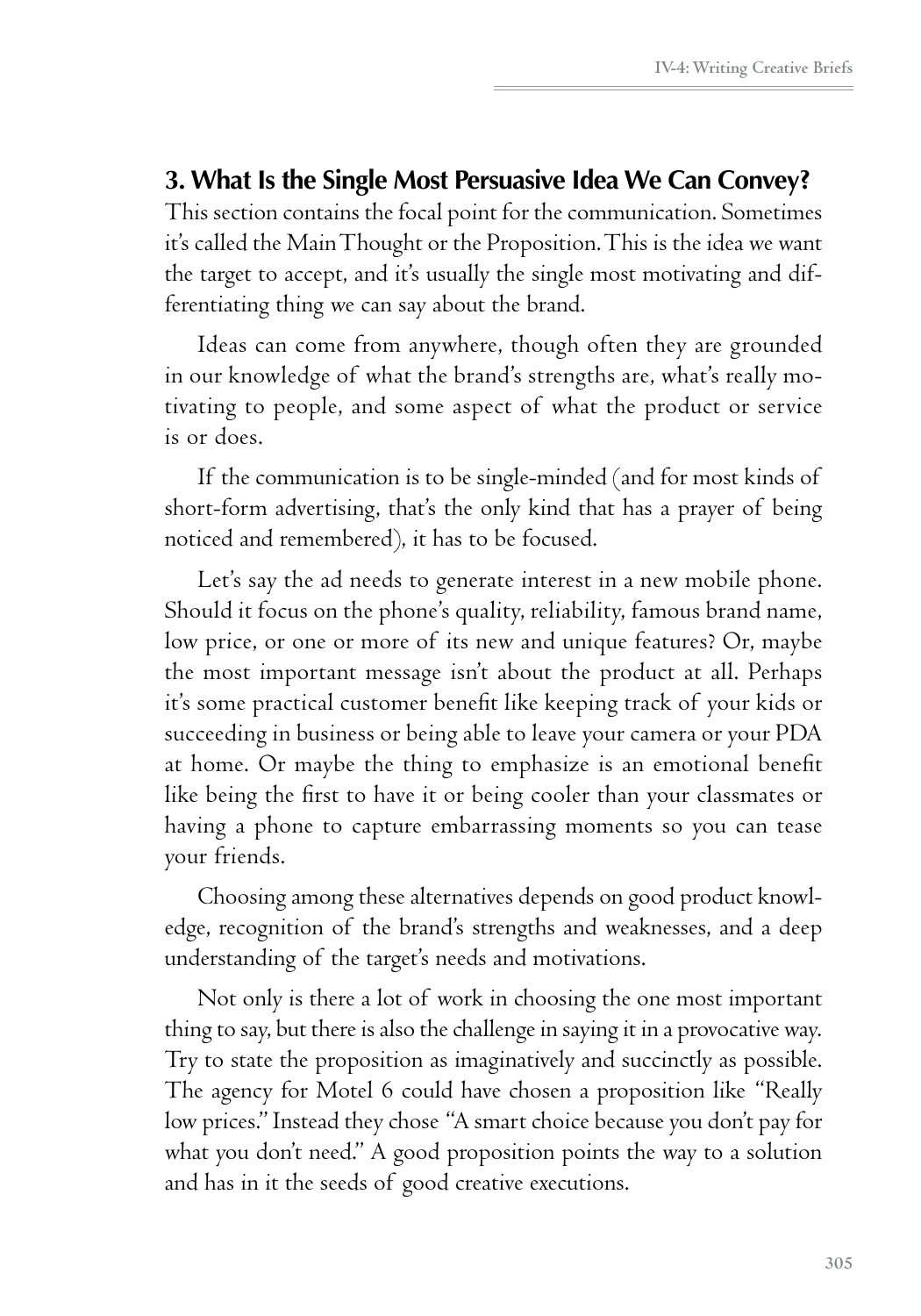## **4. Why Should They Believe It?**

Sometimes a proposition requires factual support to change attitudes or behavior. Sometimes it's the way the proposition is stated or the attitude it projects that supports the main idea. One thing is certain: the amount of support must be appropriate for the media you are planning to use. If it's a 30-second TV spot, one support point is often enough (and some think one is too many). Thus, briefs for outdoor advertising tend to be short; those for infomercials or websites are much longer.

As Mike Hall says in his chapter in this book, all kinds of things can make advertising persuasive: offering a functional benefit or unique selling proposition, communicating brand values that resonate, identifying the right call to action, or simply making the brand stand out from the crowd.

Sometimes the ad's attitude or tone of voice can make it more persuasive. If the planner has a point of view about tone of voice, it should go here. Should the ad be authoritative, humorous, factual, emotional, spiritual? What will work best with this audience?

# **Some Tips on the Process**

Brief creation doesn't occur in a vacuum. Although the planner leads the team, strategy development is usually a collaborative enterprise. Here are some tips for increasing the odds of having maximum impact.

Make sure you have the facts.

Although the amount of information you will have in any particular situation will vary greatly, the brief should be based on the best information available. It's amazing how often a client has an untested hunch about what to say in advertising that bears no relationship to the target's reality. And the agency team certainly isn't immune to personal prejudice or wishful thinking. Fortunately there's usually a set of facts that has to be accommodated. And the planner is often in the position to recommend additional research to settle differences.

If you can, write multiple briefs.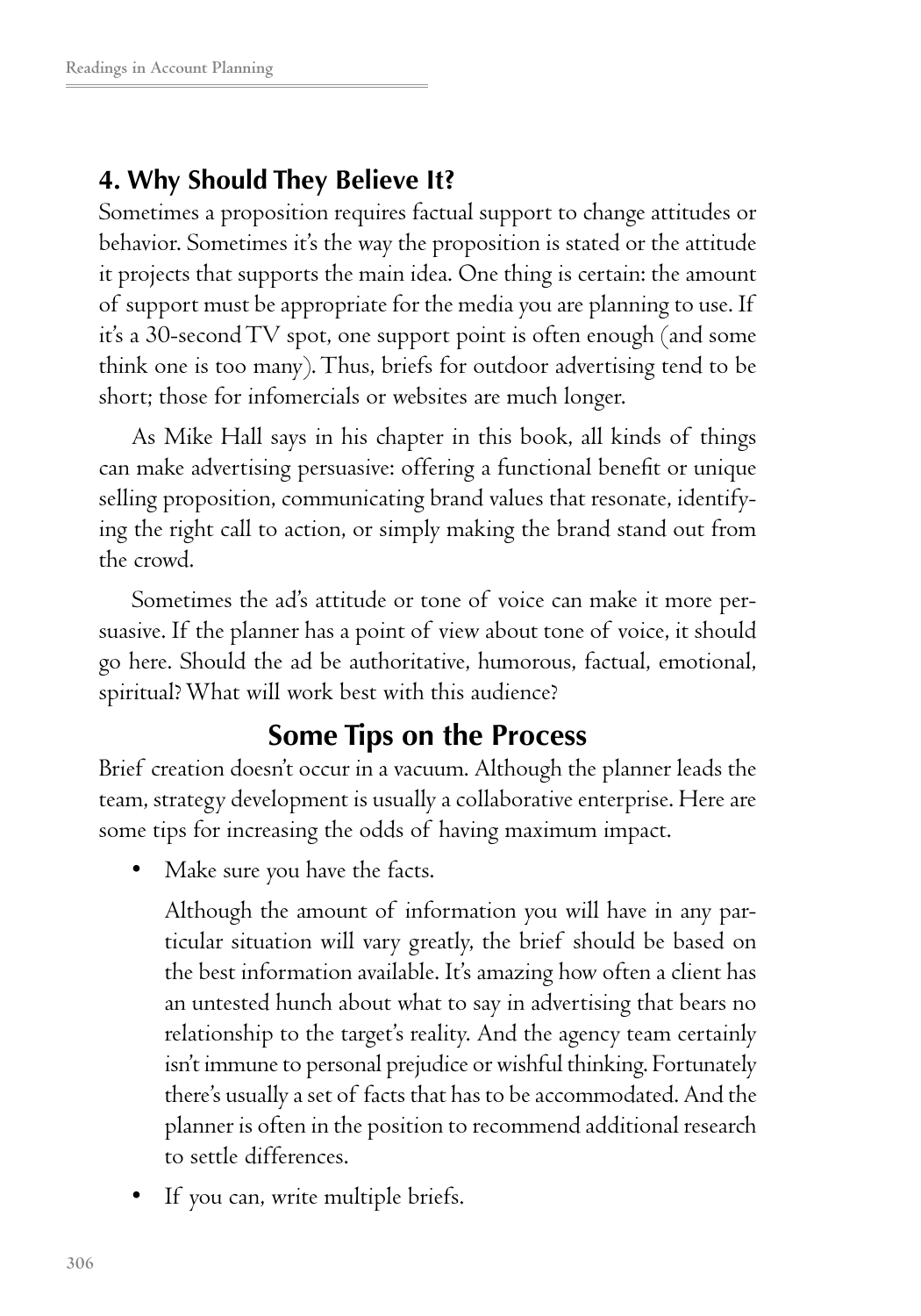Multiple briefs often clarify the advertising problem. So if there's time, it's usually a good idea to write briefs organized around several propositions. Planners and account service people can compete to produce the best solution. "Dueling briefs" create useful debate and elucidate the strengths and weaknesses of different approaches. Not only does this create better briefs, but it also generates more conviction in presenting your case.

Involve others.

Brief writing is a team sport. Everybody brings something to the party. Try to involve your client because he or she has a lot of experience with the product or service being advertised. Try to involve creatives because they are the best writers and are, well, creative. In any case, creatives must be involved somewhere along the way because only they can tell you whether the brief makes sense to them and provides a starting point for an interesting creative execution.

Plan the briefing.

If a brief fell in the forest would anyone hear it? The brief is only part of the task. Having a meeting or meetings to communicate the brief to creatives is far more effective than slipping it under the door. The briefing is not an afterthought but an opportunity to provide additional information and make the brief come alive for the creative team. Often the most useful part of the briefing is the supplemental materials and ideas the planner brings to it. Music, images, ads, and other artifacts of the consumer – anything to bring the brief to life – are all fair game.

Stay humble.

Never lose sight of the fact that the brief is merely a means to an end. Ad agencies are in the business of creating memorable and effective advertising. So our briefs are only as good as the ads that come out of them. As one advertising sage remarked, "You don't have a great brief until you have a great ad."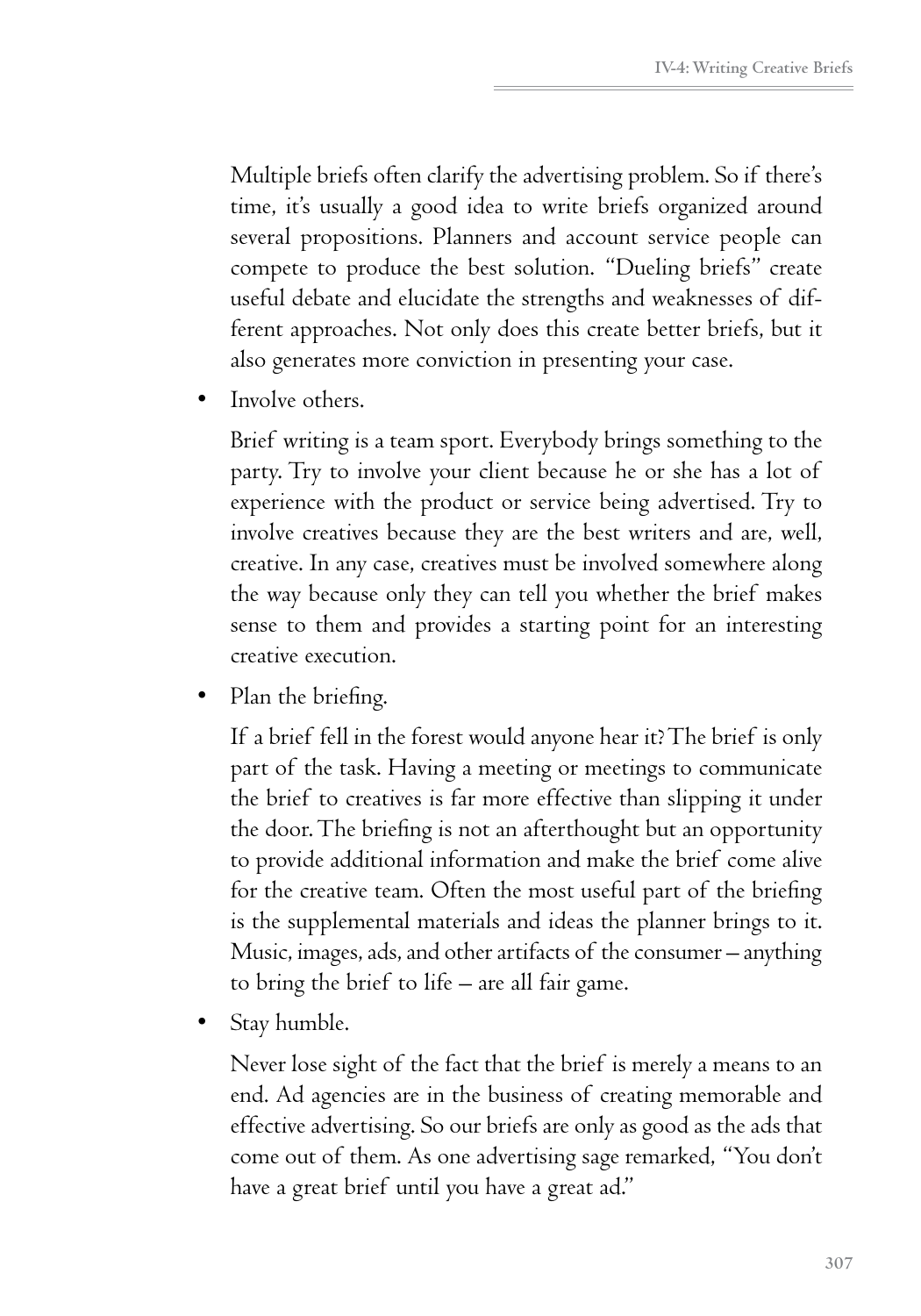### **Where Briefs Are Headed**

Life was simpler in the days before agencies had such a broad arsenal of new media to choose from. Because marketing is being asked to do more things in more ways, many of the old formulations – including the questions asked in the creative brief – are changing in response to changing times.

Crispin Porter & Bogusky is an advertising agency that has had some rather spectacular success recently – in a world where advertising success is no easy task. Their unique ads for Burger King, beautifully designed work for the Mini, clever "Man Laws" for Miller Beer, and "Truth" antismoking campaign seemed to hit the right note in a cynical world.

CP+B is also a perfect example of an agency that has created a brief that reflects both the new roles advertising has been asked to take and the agency's unique approach to creative communication. Their brief addresses each of the four basic questions discussed above; but it does so in a way that evolves and elaborates their meaning.

First, let's look at how these questions are similar, yet different, from what we've been discussing. My comments are in italics.

#### **The CP+B Creative Brief**

**• At-a-Glance.** What is the most relevant and differentiating idea that will surprise consumers or challenge their current thinking or relationship with the brand?

*In an over-communicated world, it's important to boil the issues down to something quick and simple. The CP+B brief instructs us to reduce our complicated idea to its essence.*

**• Tension.** What is the psychological, social, categorical, or cultural tension associated with this idea?

*CP+B believes that engaging stories (and engaging communications in general) are based on tension between opposing forces. Is the brand an upstart in an established category? Can the brand be a "good guy" to a competitor's "bad guy," or vice versa? Tension creates emotion, drama, and suspense. Often it begs for resolution, causing people to act.*